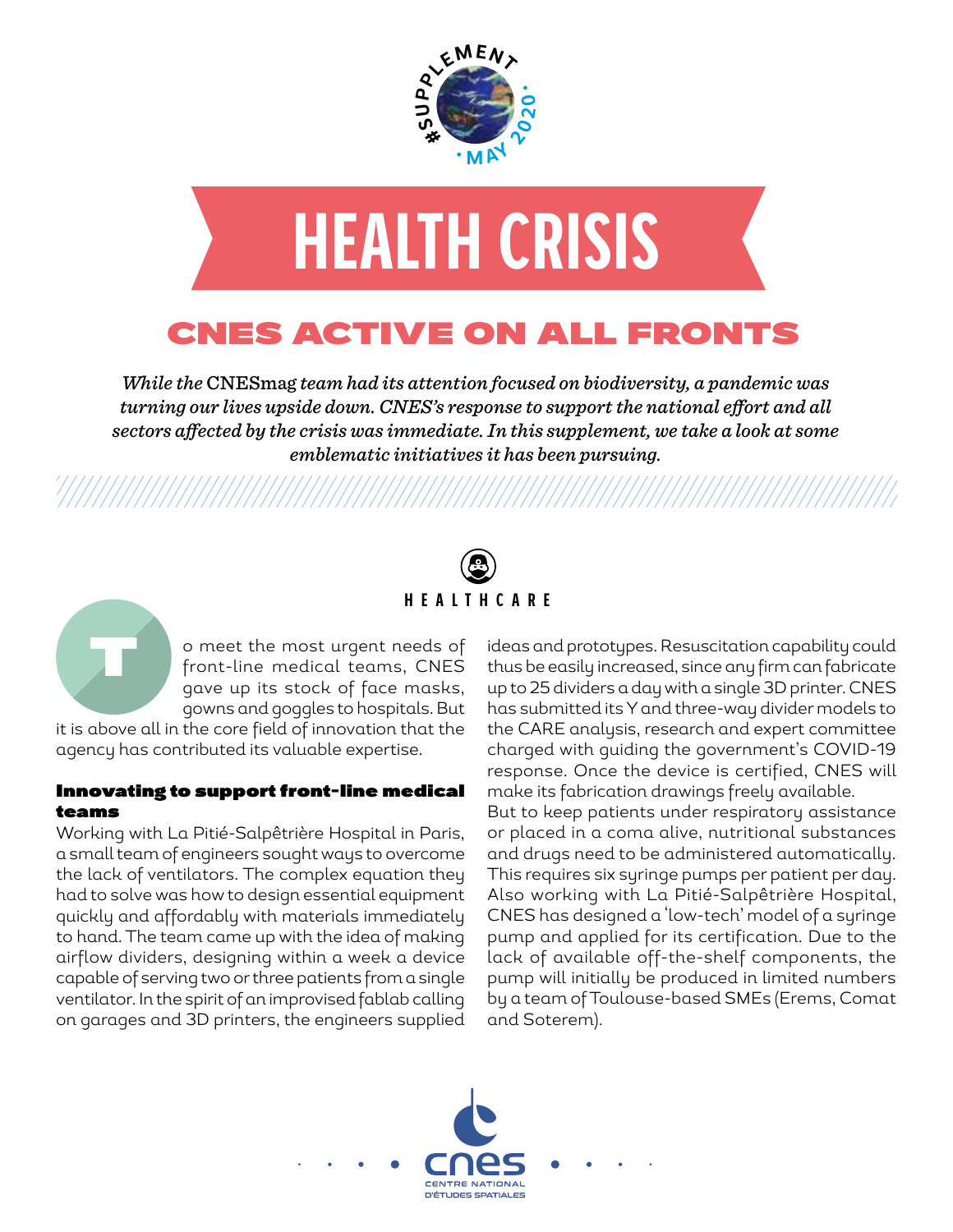



### The economy has been hardhit by this health crisis. Has CNES been able to sustain its operations?

Lionel Suchet: As a government agency assuring strategic activities, CNES has in place a specific response plan to be deployed in time of crisis. Among other things, this plan covers orbital satellite operations, sustainment of critical systems and the security and safety of our resources

at the Guiana Space Centre (CSG). It served as the blueprint for defining the minimum number of personnel required to remain on site to sustain all these activities while adhering to the restrictions imposed by health guidance. For the rest of our operations, we have transitioned to teleworking on a massive scale. Only certain operations like launch campaigns and construction work on the ELA4 complex at the CSG have had to be deferred. It would have been impossible to ensure the health and safety of our people, which has always been our top priority.

### Has the space ecosystem been forced into a complete shutdown?

L.S: No, not at all. It was very important that we provide support for the space ecosystem. Industrial production was shut down completely at the start and then scaled right back. On the other hand, all design work was able to continue to maintain a minimum level of revenue for our manufacturers. It was therefore vital to pursue and even ramp up all upstream activities, which we have succeeded in doing thanks to the efforts of our engineering, legal and accounting teams (see over).



L.S: It's too early to say at this stage, but a global crisis of this scale is bound to change all of us. I believe space will have an even more important and strategic role to play in the post-crisis world. Indeed, its strong resilience has proved its worth and economic recovery plans will need to take that into account.

We are also going to change the way we work when the time comes to learn the lessons from this crisis. In particular, teleworking has shown us just how much we can do remotely. Obviously, that in no way detracts from the need to get the work-life balance right.



### **BUILDING THE POST-CRISIS WORLD**

**The effects of the COVID-19 crisis reach beyond our health. It will also have social, economic, political and geopolitical consequences. Responding to a call for projects from France Stratégie, the government's strategic foresight and planning unit, 50 CNES employees have been envisioning what the 'post-crisis world' might look like. They took part in a webinar and came up with ideas that should help chart vital recovery plans to restart the economy.** 

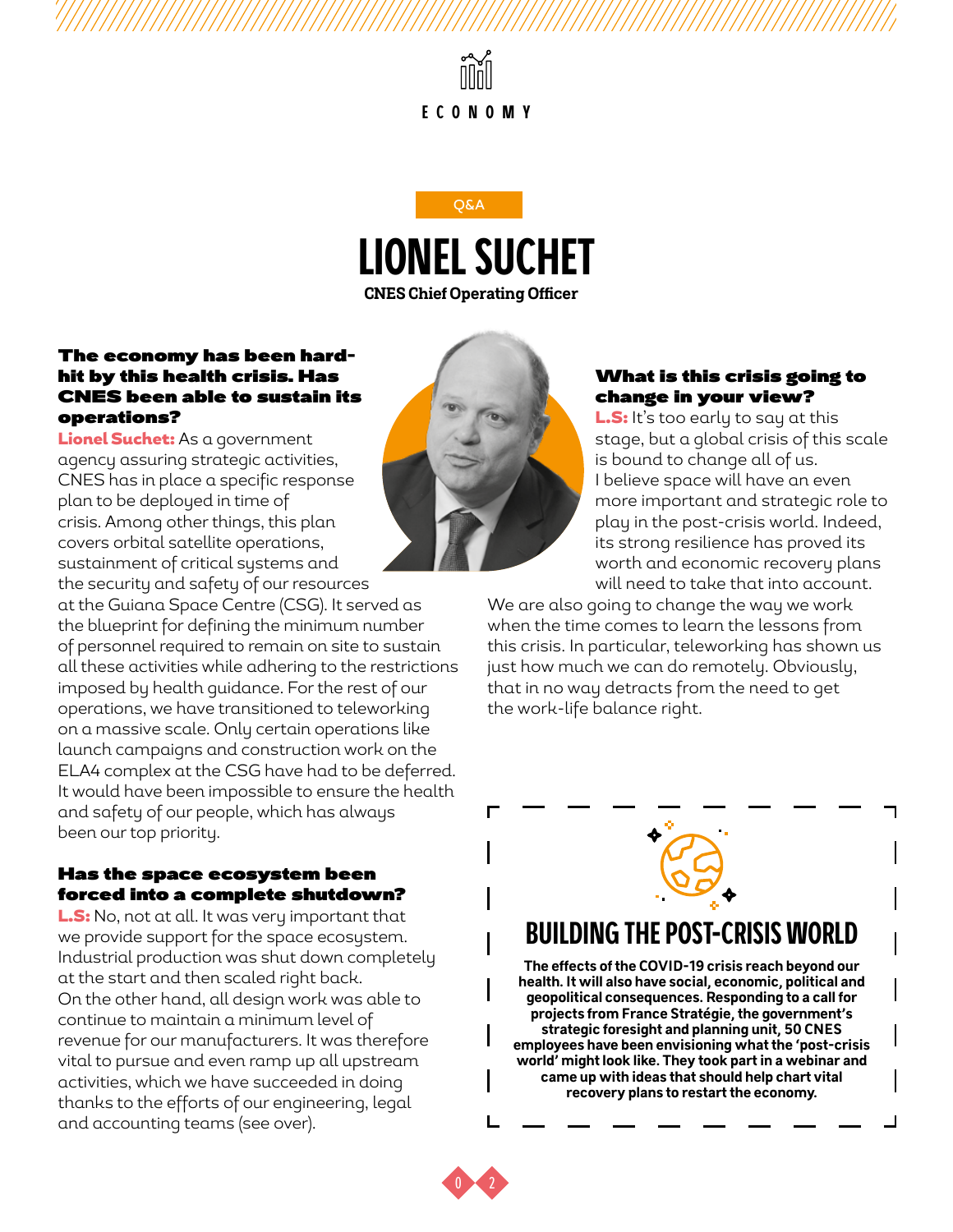

# Innovation CHALLENGES **THAT CNES IS LEADING**

Under the Caroline Herschel FPA1 , CNES is leading the **Copernicus Innovation Challenges** alongside the Aerospace Valley competitiveness cluster. The challenges are putting up a prize of €50,000 for French firms, SMEs and start-ups in each of four Copernicus enduser categories: farming, local government, water and the environment. The firms selected will have six months to develop a proof of concept based on Copernicus satellite data and will receive support from experts at CNES's Lab-OT Earthobservation laboratory. The agency is also maintaining its **Launchers R&D Challenge** for SMEs, start-ups and research laboratories. The 10 best projects presented at a pitch day on 24 June will get R&T support and sign a big funding contract.

Learn more at www.cnes.fr

1. Framework Partnership Agreement

**ECONOMY**

# **INITIATIVE** AN ECONOMIC OBSERVATORY **F SPACE** SECTOR

he fast-changing business environment is both a source of opportunities and threats. To share analysis of its impacts on firms, research laboratories and academia working in the space sector, CNES is setting up a space economy observatory with its partners outside the agency. The economic crisis looming behind the health crisis has given new urgency to this effort, fuelled by a weekly dialogue instituted with the sector's leading players, SMEs, mid-tier firms and start-ups via competitiveness clusters. CNES, ESA and the Ministry for Higher Education, Research and Innovation, the Ministry of Armed Forces and the Ministry of Finance have thus been kept informed of the difficulties they are facing and provided the necessary support. After the crisis, the new observatory will of course be pursuing and stepping up its actions. T

### **PROCUREMENT**  CUSTOM ADJUSTMENTS FOR CNES CONTRACTORS

s a cornerstone of the space ecosystem, CNES has taken urgent measures to mitigate the impact of the health crisis on affected partner firms. The agency has maintained its procurements—tenders, notices to proceed, orders, etc.—and adapted contract terms for firms unable to execute their work or experiencing cashflow problems. By extending recourse to electronic signatures, it has shortened times for signing contracts. It has maintained payments for 55 firms working on regular contracts. And it has so far forgone penalties, revised payment schedules and granted advances for 14 SMEs, seven mid-tier firms and six big corporations out of 40 partner manufacturers, SMEs and start-ups who have applied for help. A